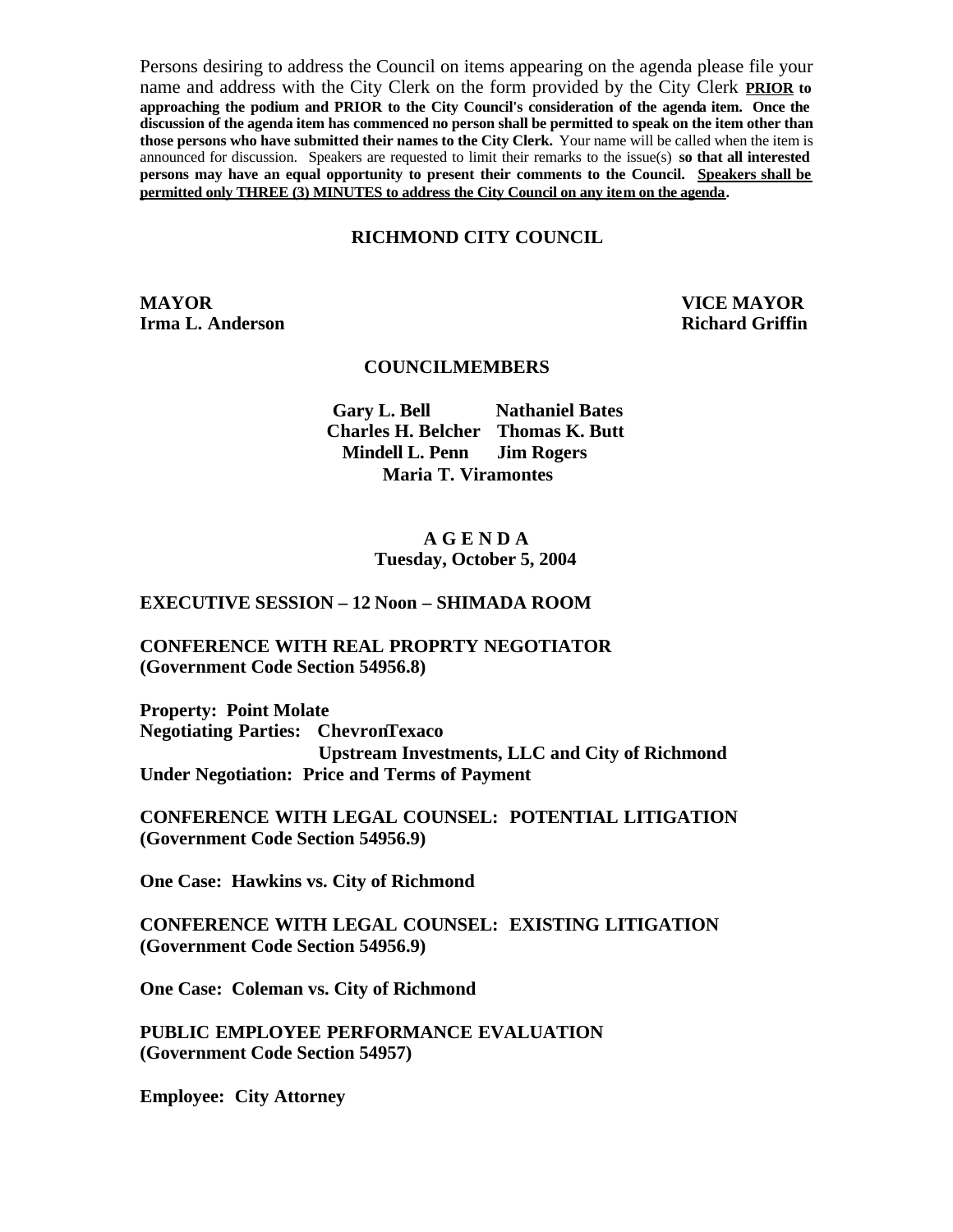### **OPEN SESSION - 7:00 p.m. - COUNCIL CHAMBER**

### **A. ROLL CALL**

#### **B. COUNCILMEMBER'S CODE OF CONDUCT**

**"I solemnly pledge to conduct all City matters fairly, responsibly and impartially; to carry out the business of the City in an orderly and efficient manner; to treat my colleagues, citizens, and City staff with dignity and respect; through debate, discussion, and dialogue instill public confidence and integrity in the process of City gove rnment; and to serve the citizens of Richmond to the best of my ability."**

### **C. APPROVAL OF MINUTES**

**C-1.** Regular meeting held September 28, 2004.

### **D. STATEMENT OF CONFLICT OF INTEREST**

## **E. AGENDA REVIEW**

## **F. REPORT FROM CITY ATTORNEY OF FINAL DECISIONS MADE AND NON-CONFIDENTIAL DISCUSSIONS HELD DURING EXECUTIVE SESSION.**

### **G. PRESENTATIONS, PROCLAMATIONS, AND COMMENDATIONS**

- **G-1.** Proclamation declaring October 3-9, 2004, as "Fire Prevention Week"- Fire Department (Richard Kalayjian 307-8152).
- **G-2.** Proclamation acknowledging the experience and service delivery of the Perinatal Council – Mayor Anderson.
- **G-3.** Proclamation declaring the month of October as "Arts and Humanities Month" – Mayor Anderson.
- **G-4.** Proclamation recognizing the North Richmond Community as a "Keep America Beautiful/Affiliate" – Mayor Anderson.

### **H. REPORTS OF STANDING COMMITTEES AND MAYOR**

- **H-1.** Public Safety and Public Services Standing Committee.
- **H-2.** Finance, Administrative Services, and Economic Development Standing Committee.
- **H-3.** Rules and Procedures Standing Committee.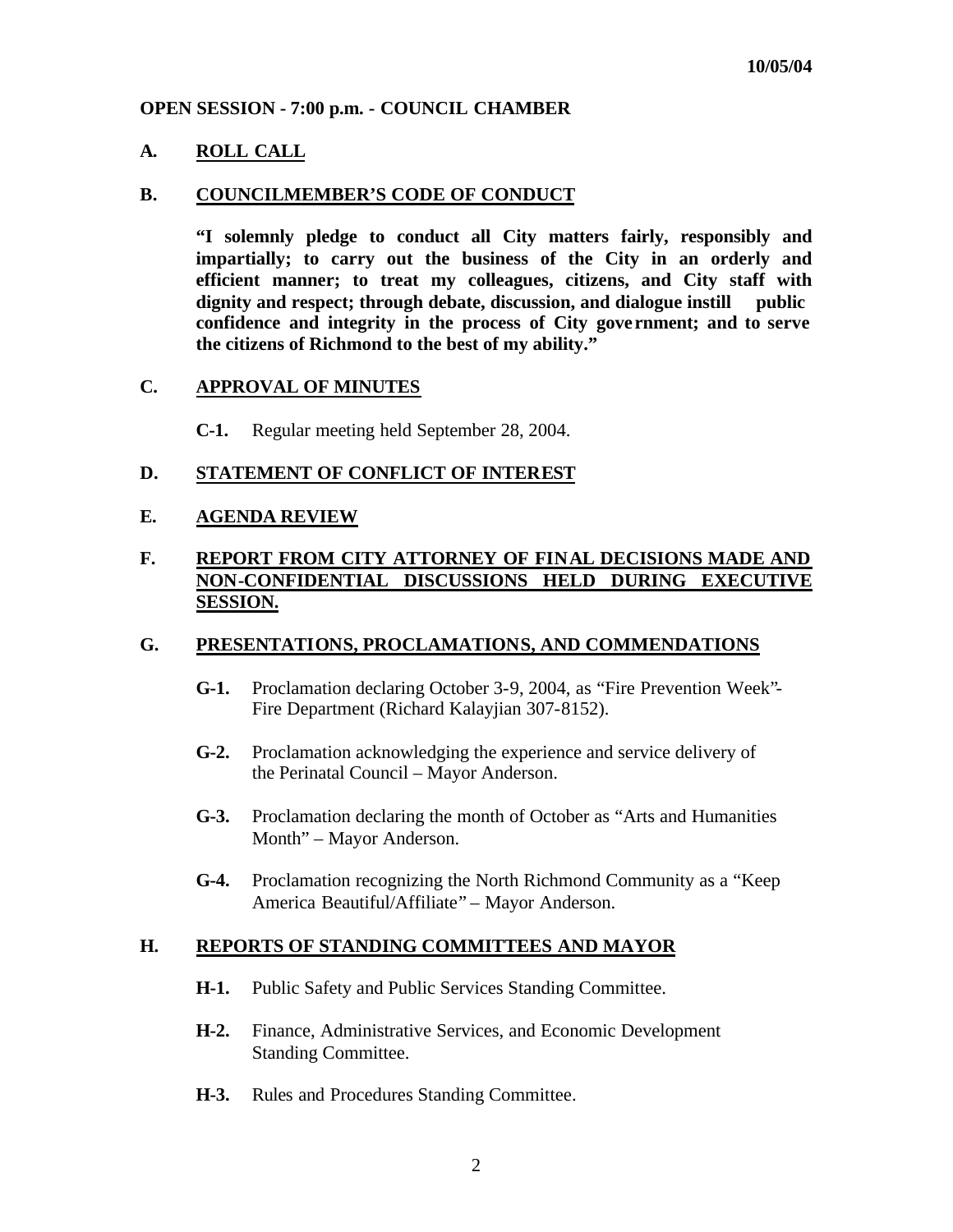**H-4.** Report from the Mayor

### **I. CONSENT CALENDAR**

**Consent Calendar items are considered routine and will be enacted, approved or adopted by one motion unless a request for removal for discussion or explanation is received from the audience or the Council.** 

**I-1. ACCEPT** – an offer form the Golden State Warriors, KB Homes, and Good Tidings to resurface a basketball court inside Booker T. Anderson Park – Recreation and Parks (Sharon West 231-3076).

### **J. OPEN FORUM FOR PUBLIC COMMENT**

Anyone wishing to address the City Council must submit a request to the City Clerk prior to commencement of the item. **Each speaker will be limited to a Maximum of Two (2) Minutes. The Maximum Number of Requests will be limited to fifteen (15), and the total amount of time for Open Forum will be Thirty (30) Minutes. SPEAKERS MUST SPEAK ON ITEMS THAT ARE NOT ON THE AGENDA.**

- **K. PUBLIC HEARINGS**
- **L. AGREEMENTS**
- **M. RESOLUTIONS**
- **N. ORDINANCES**

## **O. COUNCIL AS WHOLE**

- **O-1.** Consider recommendations for reappointment and appointments to the following Board and Commissions: (1) **Design Review Board:** Diane Bloom, Incumbent, term expiring June 30, 2006; (2) **Library Commission**: Deirdre Cerkanowicz and Ellen Liebman, terms expiring July 1, 2007, and (3) **Youth Baseball Advisory Board:** Melvin Cruz and Evangeline Munson, completing unexpired terms that will expire June 15, 2005 – Mayor Anderson.
- **O-2.** Consider an agreement with ChevronTexaco Refinery to sell land at Point Molate – City Attorney (Everett Jenkins 620-6509/Rich McCoy 620-6828)
- **O-3.** Consider adopting a resolution authorizing an agreement with Upstream Properties Investment for a land sale in the amount of \$50,000,000 and authorize a development agreement to develop Point Molate (Rich McCoy 620-6828).